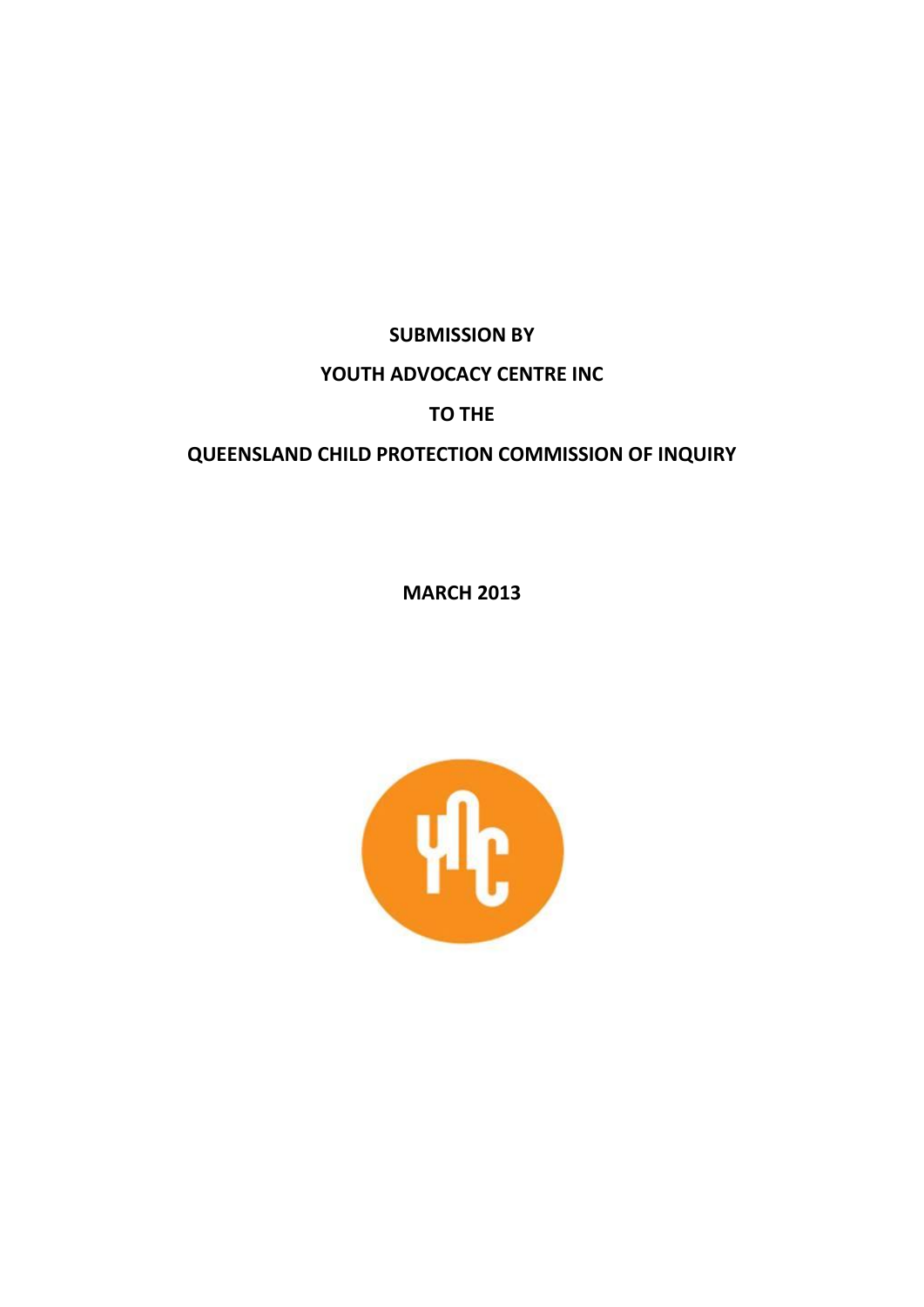# **Introduction**

The Commission's Discussion Paper is a very useful document in terms of pulling together all the information which has been provided to it over the last few months. There is a great deal of information in the 350 pages which takes time to read and review. For stakeholders whose main focus is service delivery, having the resources to digest and respond to the document in the time available has been challenging. YAC's response is therefore limited due to these limitations.

YAC also notes that, in light of the level of detail in the document provided, there is not a great deal which can be added at this point other than to reiterate some key concerns and to state our support for various positions which have been articulated. In general, it now has to be for the Commission to weigh up that evidence and make its recommendations accordingly. Therefore the first part of this submission aims to highlight what YAC considers to be key underpinnings for a best practice child protection system which must be kept in mind when developing the recommendations.

YAC has, however, been somewhat alarmed by media reports that "Carmody [sic] has admitted that he has no solutions to the rapidly rising number of kids in state care. All he can do is formulate makeshift policies to manage a problem which is set to explode into a financial and social nightmare".<sup>1</sup> No-one pretends that this is an easy area to manage, but this would be a disappointing outcome for the Commission.

PeakCare noted in its submission last year that *Previous Queensland inquiries, as well as similar inquiries elsewhere, have failed to conceptualise the child protection system in a different way and have therefore focused on doing the same things 'better' or doing 'more of the same', rather than advocating for different and new approaches*. YAC hopes that this will not be the outcome this time.

# **General Observations**

YAC is a member of PeakCare and one of its casework solicitors is a longstanding member of the Children's Law Committee of the Queensland Law Society and therefore YAC is generally supportive of the submissions and views submitted by those organisations last year.

The PeakCare submission is very valuable for the insights it provides in relation to the development of child protection conceptually. It made some very pertinent comments and recommendations which the Commission should not lose sight of, most importantly that children and families are at the heart of the system. YAC has also considered the United Kingdom's review of its child protection system undertaken by Professor Eileen Munro of the London School of Economics and Political Science (the Munro review) and, whilst the recommendations are often obviously UK-centric, there is some comment within the reports which resonate with issues the Queensland Commission has identified within the system here:

*Professor Munro's final report challenges us all to work towards a child protection system that is centred on the child or young person. The Government agrees with Professor Munro that the system has become too focused on compliance with rules and procedures and has*  lost its focus on the needs and experiences of children and young people. Frontline *professionals tell us that this has skewed attention away from providing timely, high quality and effective help to children, young people and their families. Children and young people themselves tell us they find the system confusing, that too often their voices and/or experiences go unnoticed and that their relationships with professionals change too frequently.* Tim Loughton MP, Parliamentary Under Secretary of State for Children and Families, in the introduction to the UK Government's response to the Munro Review.

Mr Loughton also noted the comments in the review that, as a signatory to the United Nations Convention on the Rights of the Child (UNCRoC) (as is Australia), the UK is bound to design a child protection system which "does not just react when things go wrong but also provides support to children and families to prevent maltreatment happening in the first place".

**.** 

 $<sup>1</sup>$  Courier Mail, Comments - Michael Maddigan 8 March 2013.</sup>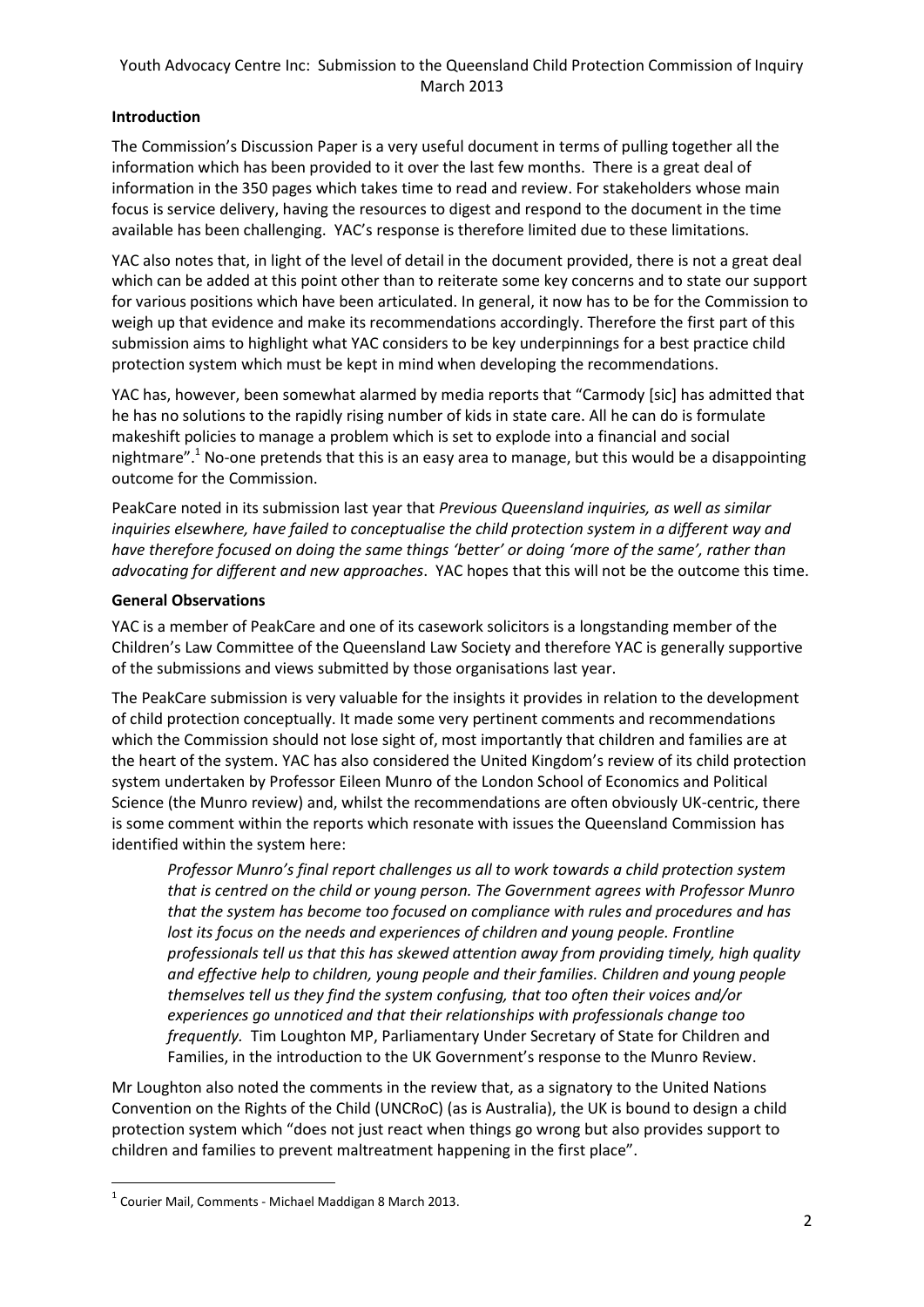*Article 19: The right of the child to freedom from all forms of violence* 

*1. States Parties shall take all appropriate legislative, administrative, social and educational measures to protect the child from all forms of physical or mental violence, injury or abuse, neglect or negligent treatment, maltreatment or exploitation, including sexual abuse, while in the care of parent(s), legal guardian(s) or any other person who has the care of the child.*

*'2. Such protective measures should, as appropriate, include effective procedures for the establishment of social programmes to provide necessary support for the child and for those who have the care of the child, as well as for other forms of prevention and for identification, reporting, referral, investigation, treatment and follow-up of instances of child maltreatment described heretofore, and, as appropriate, for judicial involvement.'*

Combined with recognition that children and young people are individuals with rights, including their right to participate in major decisions about them in line with their age and maturity, it is argued that this provides the framework within which to build a child-centred system. "*It means a system characterised by:*

- *children and young people's wishes, feelings and experiences placed at the centre;*
- *a relentless focus on the timeliness, quality and effectiveness of help given to children, young people and their families;*
- *the availability of a range of help and services to match the variety of needs of children, young people and their families;*
- *recognising that risk and uncertainty are features of the system where risk can never be eliminated but it can be managed smarter;*
- *trusting professionals and giving them the scope to exercise their professional judgment in deciding how to help children, young people and their families;*
- *the development of professional expertise to work effectively with children, young people and their families;*
- *truly valuing and acting on feedback from children, young people and families; and*
- *continuous learning and improvement, by reflecting critically on practice to identify problems and opportunities for a more effective system.*"

Professor Munro has stated the principles of a good child protection system as being:

*1. The system should be child-centred: everyone involved in child protection should pursue child-centred working and recognise children and young people as individuals with rights, including their right to participation in decisions about them in line with their age and maturity.*

*2. The family is usually the best place for bringing up children and young people, but difficult judgments are sometimes needed in balancing the right of a child to be with their birth family with their right to protection from abuse and neglect.*

*3. Helping children and families involves working with them and therefore the quality of the relationship between the child and family and professionals directly impacts on the effectiveness of help given.*

*4. Early help is better for children: it minimises the period of adverse experiences and improves outcomes for children.*

*5. Children's needs and circumstances are varied so the system needs to offer equal variety in its response.*

*6. Good professional practice is informed by knowledge of the latest theory and research.*

*7. Uncertainty and risk are features of child protection work: risk management can only reduce risks, not eliminate them.*

*8. The measure of the success of child protection systems……. is whether children are receiving effective help.*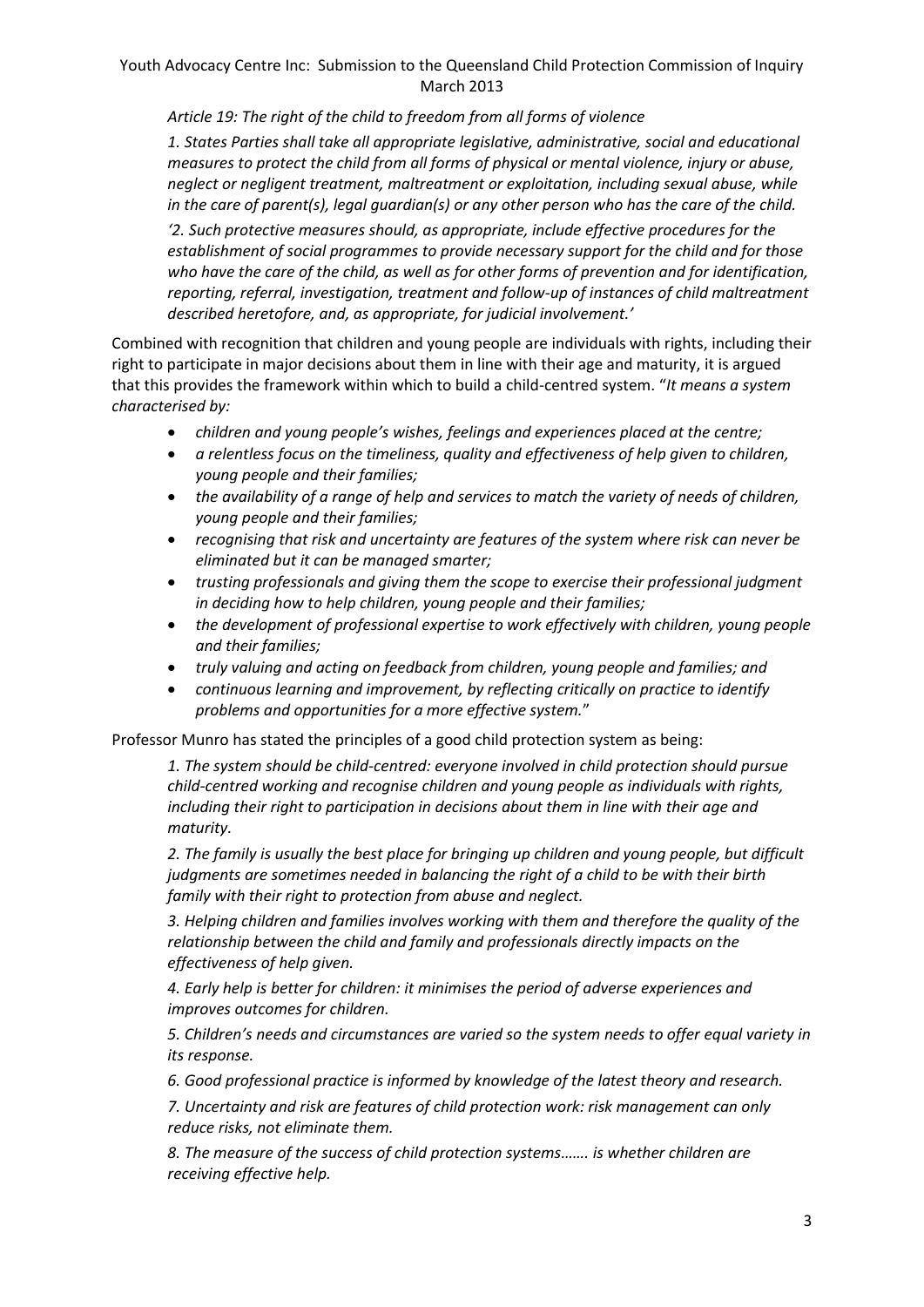Reports by the Queensland Commission for Children and Young People and Child Guardian and the CREATE Foundation indicate a lack of inclusion of, and participation by, children in care in Queensland in decision-making about their lives.

The focus of all child protection activity should be the safety and ongoing wellbeing of the child concerned and in the child's best interests. The views and wishes of the child are important in determining this. YAC makes this comment as an agency which works with children and young people 10 years and older within a Gillick-competency framework. So, for example, whether the child wishes to return to their family or not is a key consideration in any decision about their long term placement. This decision could change over time and there should be ability for the child to seek a review of the decision at any time.

As noted in the PeakCare submission there needs to be careful consideration of all the intended **and unintended** consequences which flow from decisions made in relation to children and their families to ensure that we do not create more damage than we are trying to remedy. It states that "*a wellfunctioning child protection system that has been comprehensively designed and developed therefore encompasses:*

- *public community education about child abuse, neglect, child sexual assault, and domestic and family violence so that children, parents, extended family and the general community understand the issues, are aware of acceptable standards of behaviour, know when and where to seek advice or assistance if needed, and recognise that protecting children is everyone's business*
- *widely accessible and non-stigmatising universal services such as schools, maternal and child health services, child care and community centres which:*
	- o *promote social inclusion and community connectedness, and*
	- o *are alert to identifying concerns about the well-being of a child and / or family and, if needed, can trigger referrals to other services or programs*
- *responses, services and programs aimed at assisting parents to care safely for their children by addressing or preventing the escalation of concerns through the provision of practical, financial, social, educational and therapeutic supports, that are designed for, and targeted to, particular:*
	- o *populations (e.g. young children; parents with an intellectual disability; parents of children with disabilities; Aboriginal and Torres Strait Islander families; young parents; young people under both child protection and youth justice orders; gay, lesbian, bisexual, transgender or intersex young people), and / or*
	- o *needs (e.g. mental health issues, substance use, domestic and family violence)*
- *tertiary services provided by the statutory agency, other government agencies and nongovernment organisations, that respond to the impacts of child abuse and neglect with specialised interventions, in-home support, outreach services and out-of-home care.*

The PeakCare submission described the need for interventions for children and families to be:

- *individualised and holistic* [there is no "one size fits all"]
- *child-centred, yet family-focused in the ways in which they are planned and delivered*
- *'needs' as opposed to 'service' driven (i.e. the services being provided should adapt to the needs of the child or family rather than the child or family being expected to adapt to the requirements of the service)*
- *timely in being able to deliver services as and when they are needed*
- *'multi-modal' in being able to offer access to an array of services that can flexibly respond to different strengths and needs*
- *culturally respectful, meaningful and consistent with the beliefs, values and cultural practices of children and families*
- *inclusive of children and families as integral members of the 'team' that design, deliver and 'own' their plans*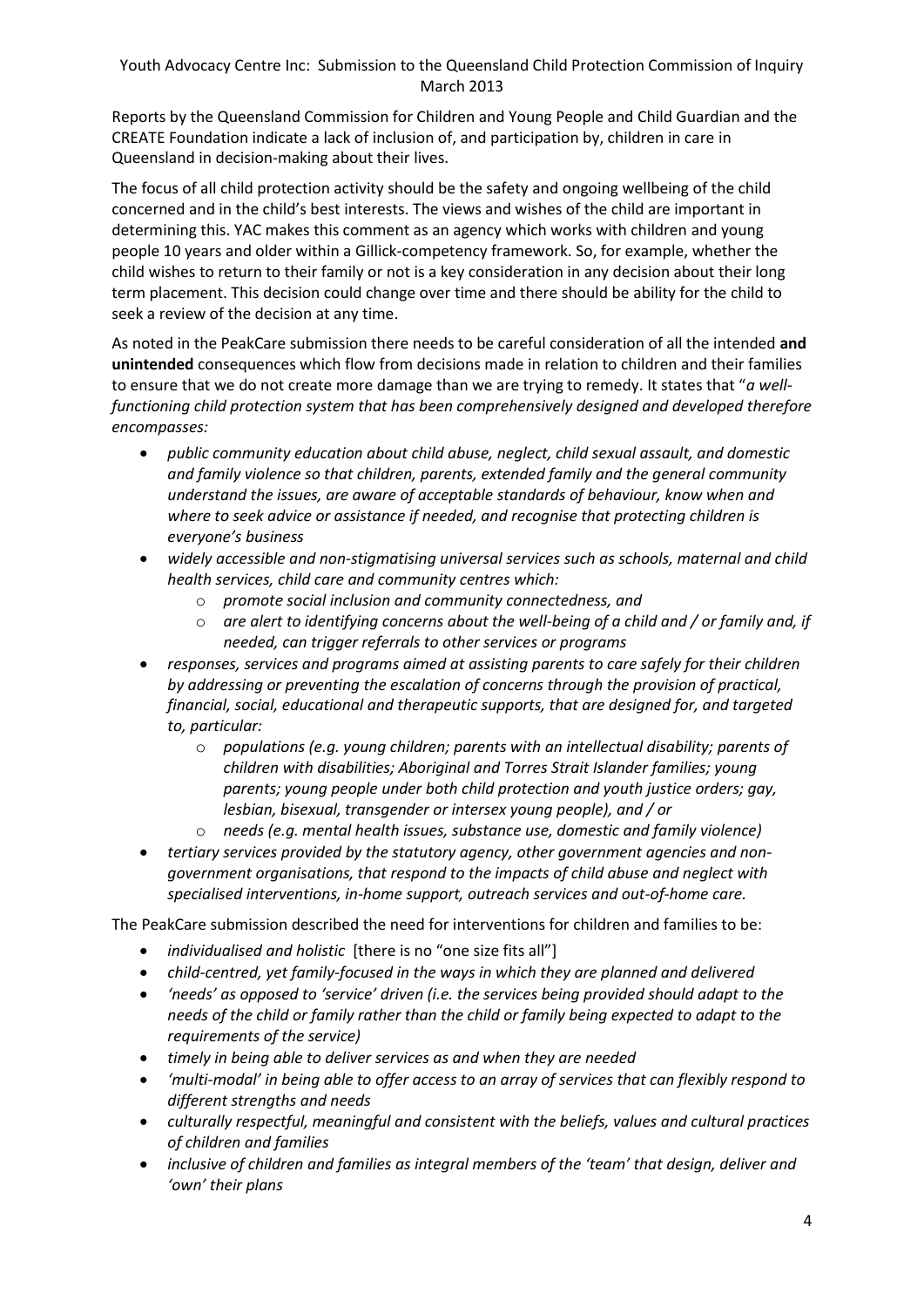- *localised in a manner that enhances the connectedness of children and families with their home community and networks by making use of 'natural' supports in addition to professional services*
- *the least restrictive that still manage and minimise risks to the safety of children, and*
- *strengths-based with preference given to interventions that do not inappropriately 'pathologise' the experiences of children and their families.*

All aspects of the Commission therefore should take these themes into account and ensure that the system is working or will work in such a way as to incorporate them effectively.

# **Specific issues**

#### **Chapter 3: Reducing demand on the tertiary system**

*Q. 4 What mechanisms or tools should be used to assist professionals in deciding when to report concerns about children? Should there be uniform criteria and key concepts?*

With respect to mandatory reporting, it would seem that this has had a significant net-widening effect which could well be harmful in itself. It has also placed additional stress on to the child protection system which may well lead to monies being diverted to managing this rather than useful service delivery. Some people will also report rather than not in order to "cover" themselves and avoid any risk of being blamed if something should happen to the child. A report may not result in any service at all because while a tertiary intervention is not required, a lower level issue remains unaddressed which may escalate as a result. Mandatory reporting can also prevent families from seeking help for fear that the person will report them.

YAC would argue that reporting should not be mandatory. The *Child Protection Guide* used by health and education staff seems to be of great assistance in making decisions as to whether reporting is required: the only action which should be mandated is that staff should actively consider the Guide and make a professional judgement as to whether reporting **or some other referral** is appropriate in the circumstances.

# **Chapter 4: Investigating and assessing child protection reports**

#### *Q.7 Is there any scope for uncooperative or repeat users of tertiary services to be compelled to attend a support program as a precondition to keeping their child at home?*

Parents will generally be advised that if they are to avoid intervention from Child Safety Services then certain issues may need to be addressed and if that does not happen, then there is a greater risk that their child may not be able to stay at home or go home. This needs to be a proper conversation laying out the choices and consequences of those choices for the parents.

Question 7 is framed in such a way as to make it seem that keeping the child could be used more by way of a threat or incentive. That is not an appropriate way in which to try and engage with the family and achieve results. It may also be problematic for their ongoing relationship with their child.

The decision with respect to the child must only be about what is in the best interests of the child bearing in mind their safety, wellbeing and life opportunities.

A number of submissions and comments in the Discussion Paper make reference to the adversarial nature of child protection and that this needs to change. A functioning child protection system should seek to engage with the child and the family and listen to their views and concerns with a view to everyone "being on board" as being the most effective way to address issues. Sometimes there may be very good reasons or concerns as to why parents are apparently "uncooperative" and it is important that workers take the time to talk to the family to ascertain this and either change what is being requested to something which can be done or ensure the concerns are addressed, wherever this is possible.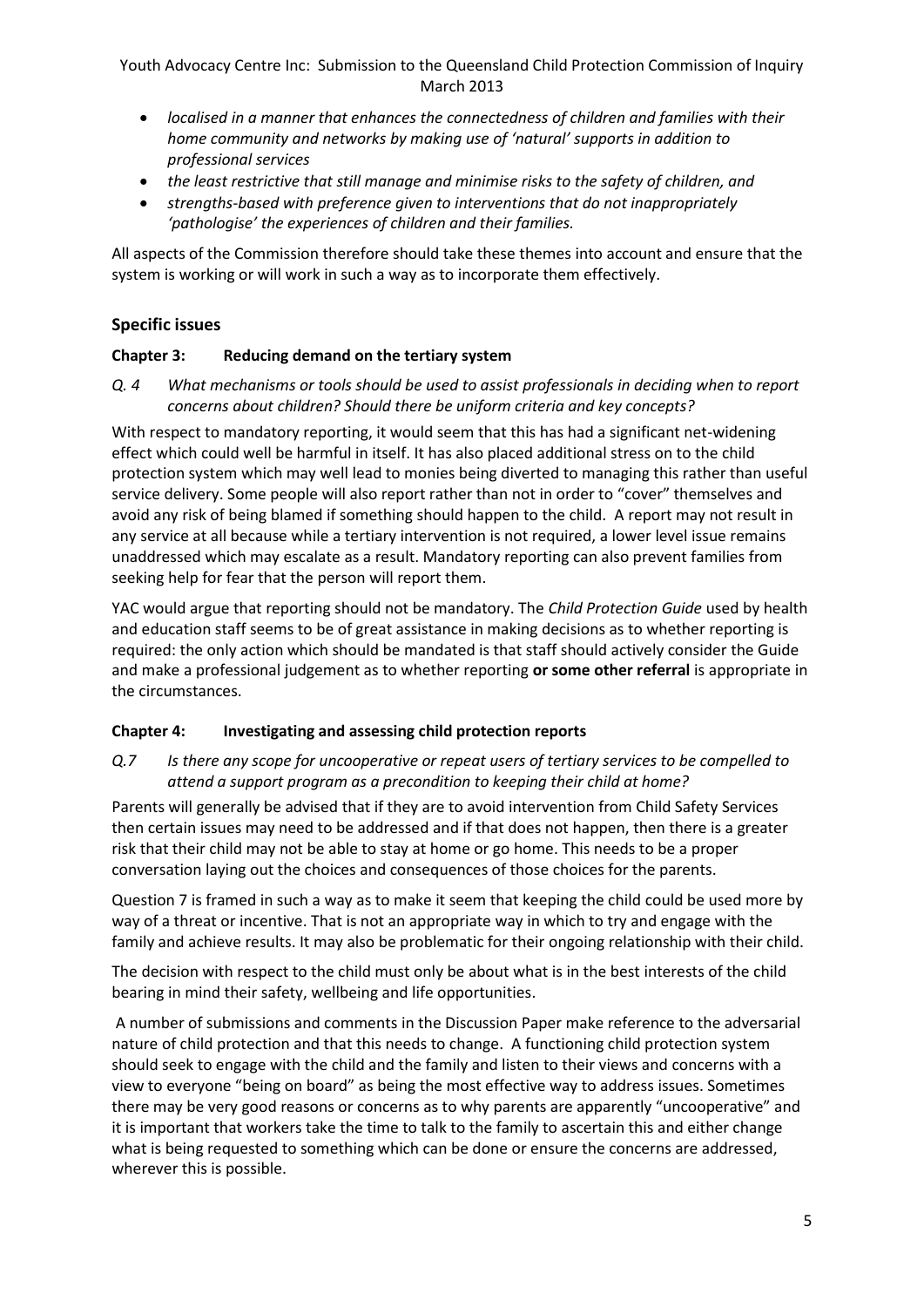*Q. 8 What changes, if any, should be made to the Structured Decision Making tools to ensure they work effectively?*

YAC notes that the PeakCare submission and the Munro review emphasise that tools are useful but they should be used **to assist** professional staff with their work with children and young people and should not replace professional judgement in the particular circumstances of a case. The reality is that every child, their family and situation is different and it has yet to be proved that every variable can be accommodated in a tool. Years of study and experience should not be ignored.

*Q.9 Should the department have access to an alternative response to notifications other than an investigation and assessment? If so, what should the alternatives be?*

The department should have access to a range of responses so that it is able to respond in a manner which is likely to be the most beneficial and least intrusive (and therefore the most cost efficient) for the child and their family. There can be no "one size fits all" response because every child, family and situation will be different.

# **Chapter 5: Working with children in care**

*Q.11 Should the Child Protection Act be amended to include new provisions prescribing the services to be provided to a family by the chief executive before moving to longer term placement alternatives?*

Prescribing such things in legislation is always highly undesirable due to the inflexibility which is then created. Since the services to be provided would depend on the particular needs of the child and their family, it would be difficult to do so in a way which would work for each situation. The only appropriate way is for the chief executive to have a general duty to ensure that all possible avenues have been attempted with the family, including the provision of relevant services and supports, and there is no viable alternative but to move to a longer term placement.

*Q.13 Should adoption or some more permanent placement option be more readily available to enhance placement stability for children in long term care?*

The use of adoption should be carefully considered due to the legal consequences on the child's relationships. It is unclear how open adoption can work well in this situation. YAC recommends that further work should be undertaken to gain greater insights into the impact of adoption in such situations.

*Q.15. Would a separation of investigative teams from casework teams facilitate improvement in casework? If so, how can this separation be implemented in a cost effective way?*

It must be preferable to separate the two areas of work as it is difficult to see how an improvement in engagement with the family can be achieved if the family is unable to talk openly and honestly about its issues for fear this will then be used against them. It seems likely that better results could be achieved in working with the parents if the casework team was not directly associated with the investigation team which has the potential to reduce costs in the longer term – thus making it costeffective.

# *Q. 17 What alternative out-of-home care models could be considered for older children with complex and high needs?*

Young people in out-of-home care are among the most vulnerable people in our society. As such, this question requires a broader discussion in relation to out-of-home care.

The PeakCare submission noted *that an integrated range and mix of 'care settings' is required, with access to a particular setting determined on the basis of each child's individual needs – recognising also that these needs may change over time and so the care setting will also need to adapt. The placement needs to be judged on the extent to which it can:*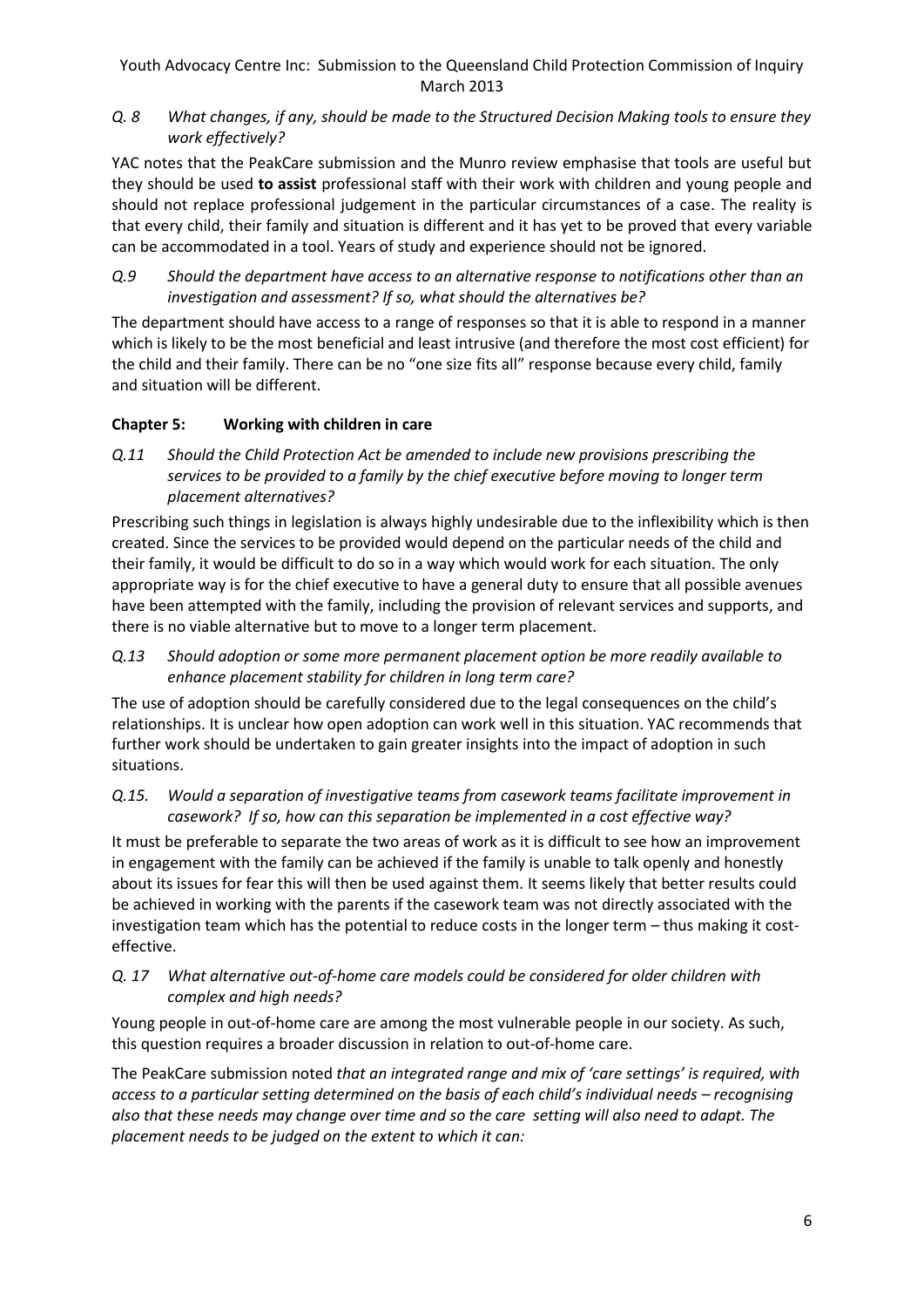- *accommodate the child within an environment where the living conditions and the persons responsible for their care have a demonstrated capacity to provide for their immediate and ongoing safety from harm*
- *meet the child's daily care requirements including the nurture, support and stimulation needed to enable their physical, intellectual, emotional, pro-social, cultural and spiritual growth*
- *provide the appropriate setting for the child's access to individualised needs-based services (such as medical, cultural, educational/ vocational, recreational, counselling and therapeutic services) coordinated through complementary and integral partnerships with other service providers.*

The type of out-of-home care placements and the number of placements available for children in Queensland are limited. This means that children are often simply put where there is an available place and not in line with their individual needs. Good pre-placement planning is essential if the child is to make the transition successfully and children need to be given comprehensive information about their placement. YAC recently represented a young woman who was removed from the placement she wanted to stay in with only an hour's notice. While it might not have been unreasonable that her placement be changed, the total lack of preparation for the move and discussion with the young woman made this move extremely stressful for her.

The following are critical to a successful care experience:

- the continuity and stability of care
- ongoing contact with parents, siblings and extended family and the quality of this contact
- having a choice about seeing family
- knowing why they are in care
- having the opportunity to maintain cultural connections
- consistent and continuing engagement in schools and friendships
- consistent and continuing engagement with known and trusted workers
- feeling safe, respected, listened to and believed, and
- $\bullet$  being involved in decision-making about their care.<sup>2</sup>

In its previous submission, YAC drew attention to the criminalisation of young people in care, particularly residential care settings, where police are called to address behavioural issues which would usually be dealt with by families if the child was at home, irrespective of whether the child had technically broken the criminal law. YAC is concerned that workers in residential settings appear to have a limited understanding of the legal consequences of involving young people in the criminal justice system: some even seem to view the system simply as another behaviour modification tool in the same way as sending the young person to their room for time out.

The Discussion Paper does not address this practice. For those young people whose behaviour may be of concern, this clearly needs to be addressed through the appropriate professionals engaging and working with them within a well-developed case management plan. The list of behaviours on page 133 includes:

- self-injury or attempting suicide
- running away with prolonged absences
- having developmental delay or a disability that impacts on daily living and self-care
- needing medical or physical care.

1

<sup>&</sup>lt;sup>2</sup> PeakCare: Refer to Hannon, C, Wood, C. & Bazalgette, L. (2010) In Loc Parentis. Demos. U.K. Downloaded from UK. http://www.demos.co.uk/file/In Loco Parentis - web.pdf?1277484312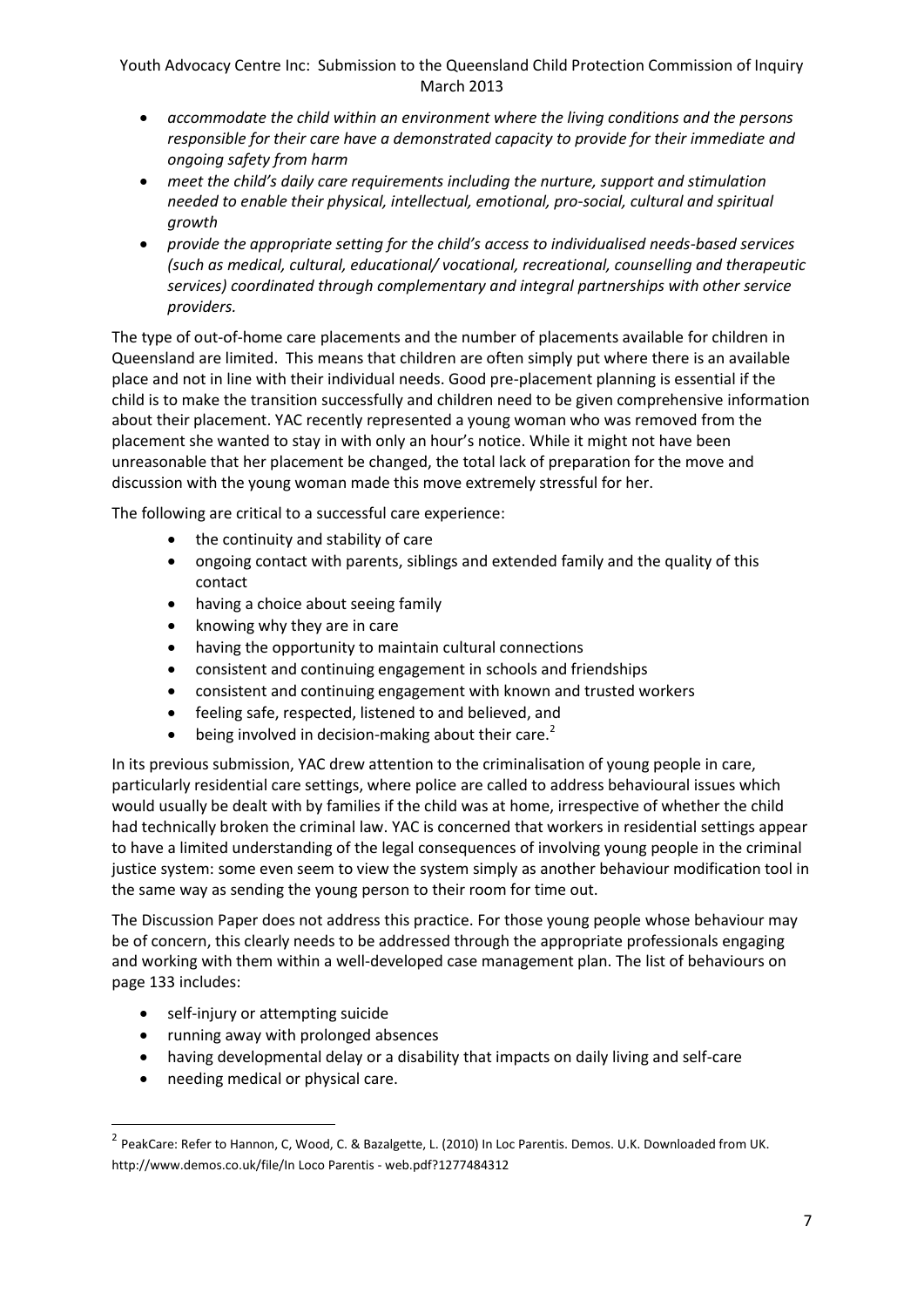It is unclear how the "outcomes of these behaviours" could potentially place members of the public at risk" and why these behaviours would require the police to be called (except to advise a young person as a missing person at an appropriate time for the second dot point).

For those young people who are alleged to have assaulted staff or damaged property, YAC has not represented clients where this involved any danger to members of the public or neighbours.

# *Residential support staff*

The role of a residential support worker can be extremely challenging and places workers in legal circumstances where they need to be fully aware of their own and their client's legal rights and responsibilities regarding: confidentiality; negligence; police powers; criminal law; family law and the child protection system. It has been YAC's experience in providing training to these workers over the past 20 years that many experienced workers in this field lack an adequate understanding of these issues.

One of the crucial factors determining a young person in care's trajectory is the quality of support that they receive by their residential care workers and this in turn must be affected by the quality of education and training that is provided to these residential care workers. A recent online check of job advertisements on the qualifications required to gain a position as a residential care worker by registered care providers is shown in the table below. Whilst not making any comment on the quality of the care provided by these services, it is clear that it is possible to have as little as **an interest in** gaining qualifications or experience in the child protection/human services sector to be in the position of responsibility to provide care for young people in care with highly complex needs. More commonly a Certificate IV in youth work/social work appears to be a standard minimum requirement.

Qualifications required to gain residential care worker role

- **•** Cert IV qualifications or higher in Community Services or equivalent
- a current Queensland open driver's license and have a reliable vehicle
- Qualifications within the youth work, social work, psychology or behavioural sciences areas are required (minimum Certificate IV qualification);**and / or**
- Relevant prior experience within the field. $3$
- Relevant qualifications within the youth work, specifically working with young children including, social work, psychology or behavioural sciences qualifications (minimum Certificate III in Youth Work or similar required) **and or;**
- Relevant experience and skills in working with young people with complex needs, and / or experience working in the welfare/community service sector.
- A strong understanding of child protection and out-of-home care.
- A commitment to therapeutic engagement and practice.
- qualifications in the Behavioural or Social Sciences **or be studying towards these qualifications**
- have an understanding of the needs of children in care,
- the ability to create an environment which nurtures, stimulates and encourages the development of young people.
- excellent verbal and written communication skills,
- qualifications and/or experience, **or interest in obtaining such**, in the child protection/human services sector would be beneficial
- Have previous experience managing complex and challenging behaviours
- Be able to work autonomously
- Display strong professional boundaries
- Organise, facilitate and participate in recreational activities
- Qualifications in **youth work, community services or similar (desirable)**

**<sup>.</sup>** <sup>3</sup> <http://www.seek.com.au/Job/residential-care-worker/in/brisbane-brisbane/23913802> Accessed 01/03/13.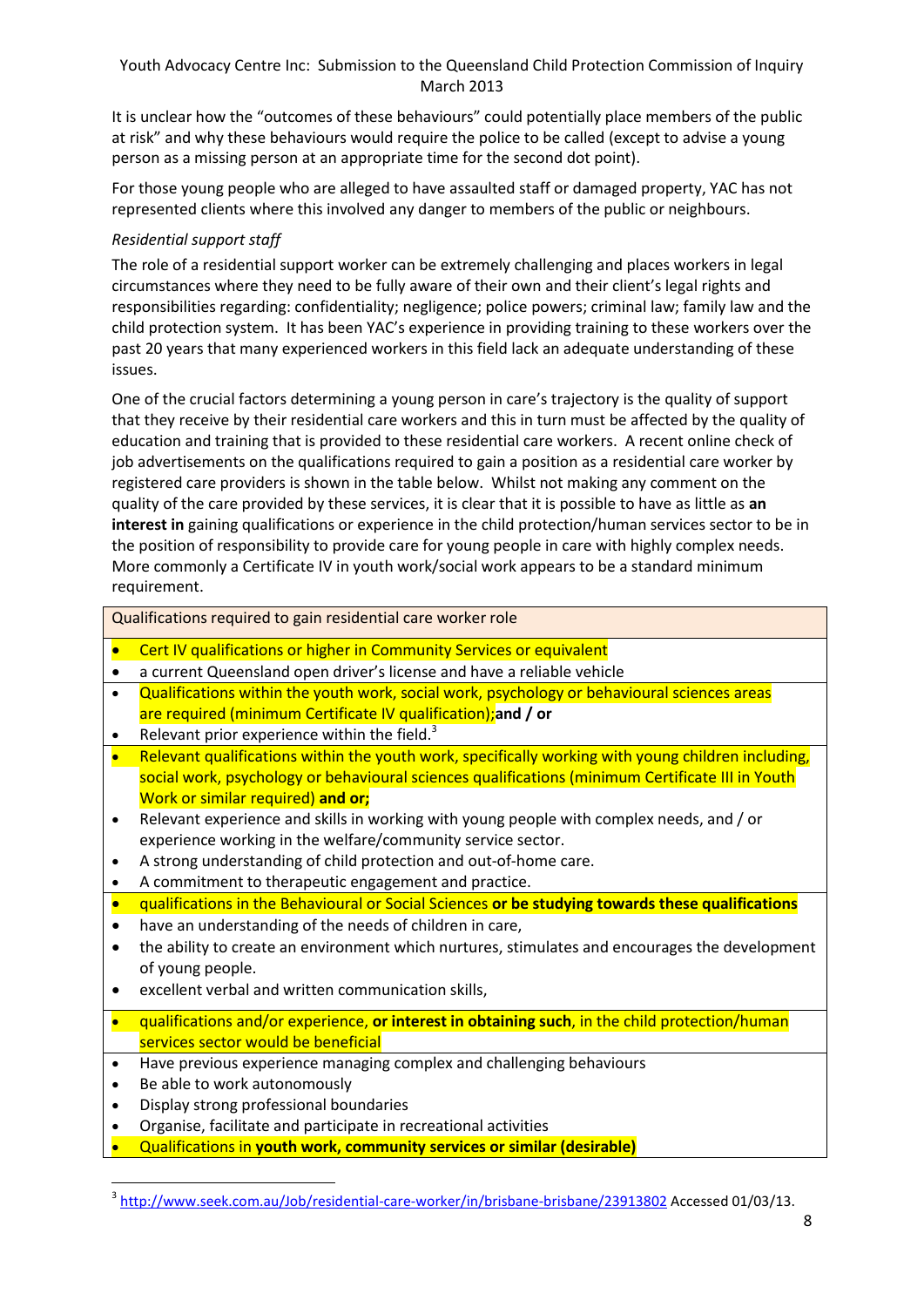- Relevant Human Services qualifications **and/or proven experience in a** similar role working with children and young people
- Demonstrated working knowledge of the Disability Service and Child Protection Acts
- Knowledge and ability to engage and effectively support children and young people with a disability
- Experience working within a Trauma Informed framework (Therapeutic Crisis Intervention training highly regarded)
- Knowledge of issues faced by young people living in Out-of-home Care
- Demonstrated understanding of the nature of Out-of-home Care and the requirement to provide intensive support for young people

YAC would consider that *experience* is not sufficient if it has not been recognised through some form of Recognised Prior Learning process and that *being in the process of studying* is also not sufficient. It should also be highly desirable that people have experience of working with young people **as well as** an appropriate level of qualification so that people have both the theoretical underpinnings and a reasonable amount of practical experience. In the absence of the latter, supervision both in terms of experienced line managers as well as external supervision with a mentor, would be critical.

#### *Secure Care or containment*

YAC is concerned about the notion of secure care once again being raised following the experience with Care and Control Orders (CCO) which were available under the *Children's Services Act 1965* (the CS Act), the predecessor to the *Youth Justice Act 1992* and *Child Protection Act 1999*. When seeking to detain a young person with or without out the prerequisite of a criminal charge or conviction, Australia's international commitments must be taken into account which clearly discourage the use of detention.

#### *United Nations Conventions on the Rights of a Child (UNCRoC)*

**Article 3(1)** requires that the **best interests of the child are the primary consideration** in all actions concerning children.

# **Articles 37** states that:

*(b) No child shall be deprived of his or her liberty unlawfully or arbitrarily. The arrest, detention or imprisonment of a child shall be in conformity with the law and shall be used only as a measure of last resort and for the shortest appropriate period of time;* 

*(c) Every child deprived of liberty shall be treated with humanity and respect for the inherent dignity of the human person, and in a manner which takes into account the needs of persons of his or her age. In particular, every child deprived of liberty shall be separated from adults unless it is considered in the child's best interest not to do so and shall have the right to maintain contact with his or her family through correspondence and visits, save in exceptional circumstances;* 

*(d) Every child deprived of his or her liberty shall have the right to prompt access to legal and other appropriate assistance, as well as the right to challenge the legality of the deprivation of his or her liberty before a court or other competent, independent and impartial authority, and to a prompt decision on any such action.* 

The *Rules for the Protection of Juveniles Deprived of their Liberty* 

# **Rule 2**

Juveniles should only be deprived of their liberty in accordance with the principles and procedures set forth in these Rules and in the *United Nations Standard Minimum Rules for the Administration of Juvenile Justice* (The Beijing Rules). **Deprivation of the liberty of a juvenile should be a disposition of last resort and for the minimum necessary period and should be limited to exceptional cases**.

**Rule 3**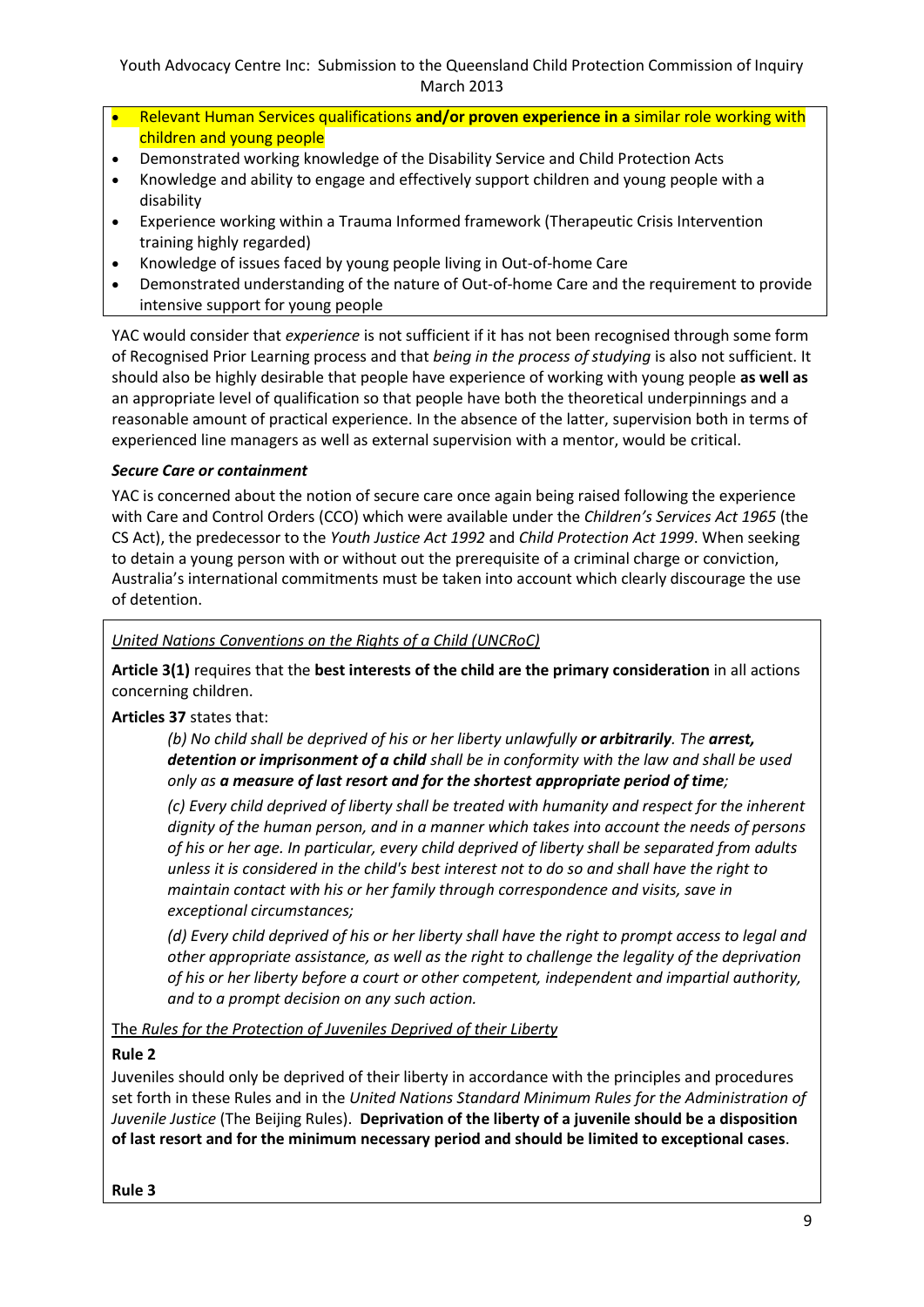The Rules are intended to establish minimum standards accepted by the United Nations for the protection of juveniles deprived of their liberty in all forms, consistent with human rights and fundamental freedoms**, with a view to counteracting the detrimental effects of all types of detention** and to fostering integration in society.

The *Standard Minimum Rules for the Administration of Juvenile Justice*

# **Rule 17.1**

- (c) restrictions on the personal liberty of a child shall be imposed **only after careful consideration** and shall be **limited to the possible minimum**, and
- (d) the deprivation of a child's liberty **shall not be imposed unless the child is adjudicated of a serious act involving violence against another person or due to their persistence in committing other serious offences and there is no other appropriate response**.

# **Rule 19.1**

The placement of a juvenile in an institution shall always be a disposition of last resort and for the minimum necessary period.

Care and Control Orders were directed to the behaviour of the individual child. Section 60 of the CS Act stated that a child could be placed under the care and control of the Director of the Children's Services Department if:

- the child is falling or is likely to fall into a life of vice or crime or addiction to drugs;
- the child is exposed to moral danger;
- the child is or appears to be uncontrollable.

A child could be committed to this order through a court application by: an officer of the department authorised by the director; a police officer; or a parent or guardian. The child could also be held in custody pending the hearing of the application. These children were generally referred to as "status offenders".

YAC staff provided a duty lawyer service to the then Sir Leslie Wilson Detention Centre at Windsor on a weekly basis. It was usual to see at least one or two young people being held on applications for CCO, in particular, young women for being "uncontrollable" by running away from home or their placement. No-one ever seemed to ask "why" they were running away before making the application. It was usually related to some form of sexual abuse or violence or inability to live with the new partner of a parent. Care and control orders in this regard lasted until the child was 18 – although an application could not be brought in relation to a 17 year.

In relation to criminal matters, care and control orders were used as a sentencing option. Children could be sentenced to care and control for up to two years with a recommendation that they be placed in detention for a certain period. This was a recommendation only and it was at the discretion of the Department to implement – which it generally did – and could be for the recommended period or otherwise.

In either case, the young person could be returned to the detention centre at the whim of a departmental officer with no judicial oversight.

YAC would agree with the Director-General of the Department, Ms Allison, who has expressed strong reservations about returning to practices where there is a "blurring between what we now call youth detention centres and secure care facilities".

If a young person is exhibiting behaviours which put them immediately at risk of serious self-harm, then they should meet the criteria under the Mental Health Act. If they are acting in a way which puts others at imminent and serious risk of injury, then, in this case, there may be no alternative but to call the police. In both scenarios there are established mechanisms which enable a review in relation to being detained. It is not clear what other situations would justify a young person being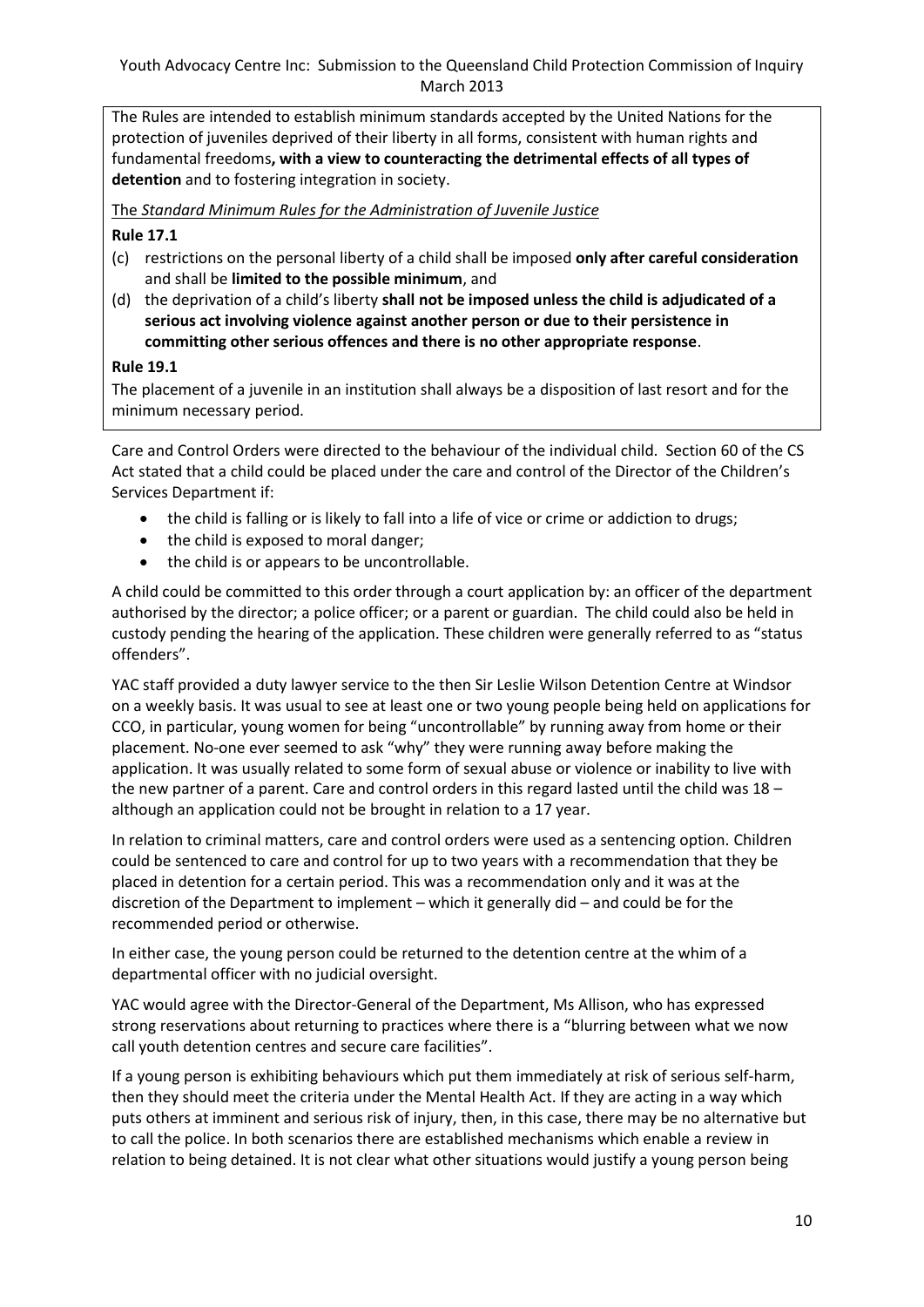detained. Some young people in care are already inappropriately detained by being remanded in custody for lengthy periods because of out-of-home care placements not being available to them.

Ms Allison also made reference to the "paucity of mental health services for young adolescents ...... great deal of difficulty of getting access to mental health services for adolescents manifesting extreme behaviours". Rather than create new secure care centres, the focus should be on providing youth appropriate mental health resources which are woefully inadequate.

It is unclear how effective **therapeutic** work to address "trauma and associated self-destructive behaviours" can be when a person is locked up and effectively forced to participate, for the same reasons that compulsory counselling is generally considered self-defeating. The Commission should seek data on the short and longer term outcomes for young people detained in secure care in other jurisdictions before any further consideration of this very intrusive proposal.

There would be additional concerns where the young person was of Aboriginal or Torres Strait Islander or of a culturally and linguistically diverse background.

It seems unlikely that young people will view being detained in secure care as anything other than youth detention. Research tells us that detention increases the risk of offending behaviour and further detention as a young person and as an adult. Secure care may contribute to this and therefore will undermine rather than support addressing the behaviour.

It would be important to understand what the consequences would be if a young person did not participate in any therapeutic intervention. Would this mean that they would be held in secure care until they did so?

It would also be important to know what the consequences for a young person would be if they absconded from secure care. It is to be hoped that it would not be an offence. However, if police then have the ability to pick them up, this places the young person at risk of a negative interaction with the police which would likely lead to being charged with the all too common obstruct police and public nuisance offences.

It is noted that other Australian jurisdictions have introduced some form of secure care but this does not of itself imply that it is appropriate or desirable. However, South Australia has rejected taking this course on the advice of its Guardian for Children and Young People. Interestingly, PeakCare advises that an analysis of Victorian data has found that female children are more likely to be both admitted and re-admitted to secure care than males – which mirrors Queensland's experience under CCO.

Of equal concern is the suggestion of re-introducing "cost effective" "large scale campus based residential care facilities". It might be cheaper to provide the services in this way in the short term, but the potential for greater costs in the longer term is something which must be investigated. These types of institutions were dismantled in Australia and New Zealand for good reason.

# **Chapter 6: Young people leaving care**

# *Q. 18 To what extent should young people continue to be provided with support on leaving the care system?*

YAC would support CREATE's submissions to the Commission in relation to young people leaving care. For them to have the best in terms of wellbeing and life opportunities then they need the same support as any other young person transitioning to adulthood.

YAC made the following recommendations in its previous submission:

 Transition to Independence should commence at 15 and be ongoing until the young person reaches 21 (unless the young person does not require it for that length of time) and incorporate preparation, transition and after care stages that ensure young people actively participate and make decisions in their transition to independence process.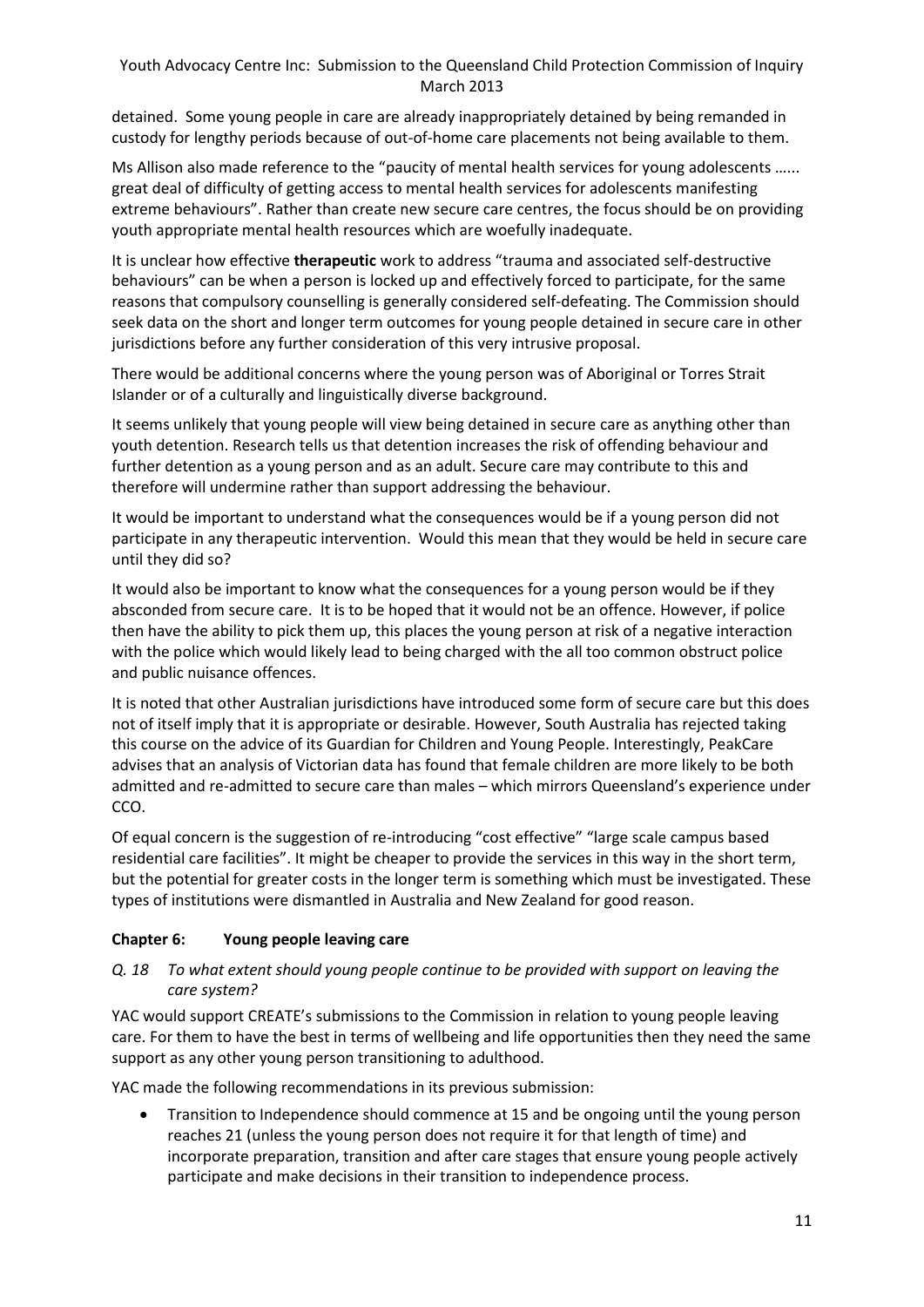- The transition plan should be an ongoing process that is integrated into every young person's individualised case plan.
- The transition plan must be flexible as it needs to adapt and change to meet the young person's needs and interests as they develop and mature.
- Linkages with support/community agencies must be incorporated in all stages of the planning and transition process to ensure a young person establishes and maintains community connections/connectedness
- The young person must be given a copy of their transition plan when it commences and further copies of it as it develops over time.
- Young people should be able to access an advocate to assist their effective participation in the transition planning and process where they want it.
- A mentoring system for people and families to be available to advise and support young people, to commence once they turn 17, to further assist their integration into the broader community.
- The state must give priority to young people who are leaving care for public and social housing.
- Safe and appropriate accommodation must be a key component of transition to independence planning.

# **Chapter 8: Workforce development**

# *Q. 26 Should child safety officers be required to hold tertiary qualifications in social work, psychology or human services?*

Child Safety Officers should be required to hold social work qualifications. Where staff have limited post qualification experience, again supervision both in terms of experienced line managers as well as external supervision with a mentor, would be critical. It is not fair on either the young people and their families or the workers themselves to put them into challenging and complex situations to which they cannot respond adequately. Contrary to the way the system works, the best qualified people are needed out in the community, not the least experienced.

The success of a child protection system in meeting its aims is highly dependent upon the quality of its workforce with a mix of qualifications, personal attributes, training, skills and experience matched to the demands and responsibilities of the various roles that are to be performed.

# **Chapter 9: Oversight and complaints mechanisms**

# *Q. 34 Are the external oversight mechanisms – community visitors, the Commission for Children and Young People and Child Guardian, the child death review process and the Ombudsman – operating effectively? If not, what changes would be appropriate?*

Oversight of the child protection system is important because of the risks to children and young people which can occur – as history has shown. Putting a best practice child protection system in place, including preventing people coming into the system through early intervention and prevention (primary and secondary services), would reduce the risks and potential for complaint – and be the more cost effective than having to deal with matters when they have gone wrong.

# *Effectiveness of Oversight Mechanisms*

YAC acknowledges the key role that the Commission for Children, Young People and the Child Guardian plays currently in the oversight process and protection of children in care. The Community Visitors program, in requiring all children in care to be visited on a regular basis, and the use of unannounced visits, is a significant mechanism, particularly if the Visitor is able to establish a relationship with each young person, providing the young person with someone outside of the care system to turn to if they need to register a complaint and to be their advocate.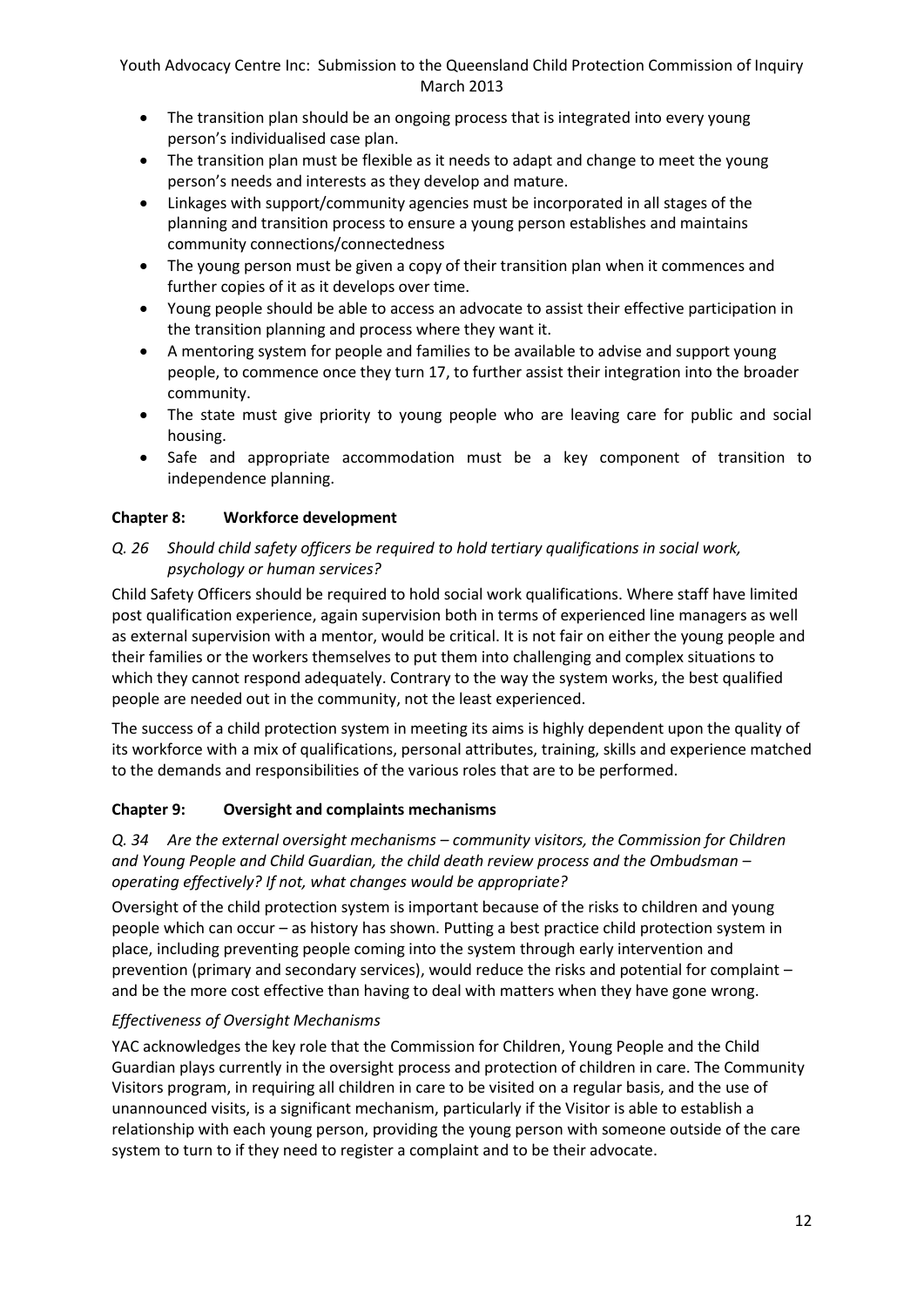YAC notes that concern has been expressed, such as in the USA and UK, about the long term effectiveness of the home visit approach and it would be important to monitor for this in Queensland.

# *Transparency*

YAC agrees that there has been some increase in transparency in terms of how complaints can be made by young people in out-of-home care, as well as the processes that the complaints will follow. However, we agree with the submissions by the Queensland Law Society that many of the departmental processes and procedures remain inaccessible outside of the department. It recommended that for greater transparency and public confidence, the policies and procedures of the Department that relate to children in care should be readily available.

# *Role of the Ombudsman*

The Discussion Paper indicates that the Department had the following process for dealing with complaints regarding child safety:

- 1. The complainant makes initial contact with the complainants officer at the local child safety services centre and where possible the complainant is manages locally,
- 2. If the complaint is not resolved, or it is not possible for the complaint to be managed locally, it is escalated to the Child Safety Central Complaints Unit;
- 3. If the complainant is not satisfied with the way that their concerns have been managed, the complainant may seek internal or external review by the Queensland Ombudsman.

It is probably correct that, due to the implementation of the Community Visitors program, and also the Views survey, any issues that young people have will be brought to the attention of the local Child Safety Services Centre or the Child Safety Central Complaints Unit. However, YAC is unaware of any mechanism whereby young people in care are made aware of their rights to seek internal or external review from the Ombudsman regarding their complaint and or a mechanism to assist them to do this. The Commission and Community Visitors may be able to assist in this regard.

# **Chapter 10: Courts and tribunals**

**.** 

# *Q.37 Should a judge-led case management process be established for child protection proceedings? If so, what should be the key features of such a regime?*

YAC would support a judicially-led case management process for reasons of consistency and so that people do not have to constantly be involved in a re-telling of their issues every time they go to court. The parties may be more confident in the process and the outcome if they can see one person has heard and understood all of the issues.

*Q 38. Should the number of dedicated specialist Childrens Court magistrates be increased? If so, where should they be located?*

YAC supports the views expressed by the Queensland Law Society (QLS) that specialist knowledge is required when making decisions in relation to young people, in relation to both child protection and youth justice. It notes that a specialist magistracy was recommended some 15 years ago by the Australian Law Reform Commission, noting that "all major population centres should have their own specialist …children's magistrates, while in more remote areas specialist magistrates should operate on circuit."<sup>4</sup>

If it is not possible in the short term to do this, at the very least magistrates should be required to undertake specifically tailored training which will ensure a minimum level of competency across the profession. In larger centres, one magistrate could be given responsibility for the children's court list.

<sup>4</sup> Australian Law Reform Commission, *Seen and heard: priority for children in the legal process* (ALRC Report 84)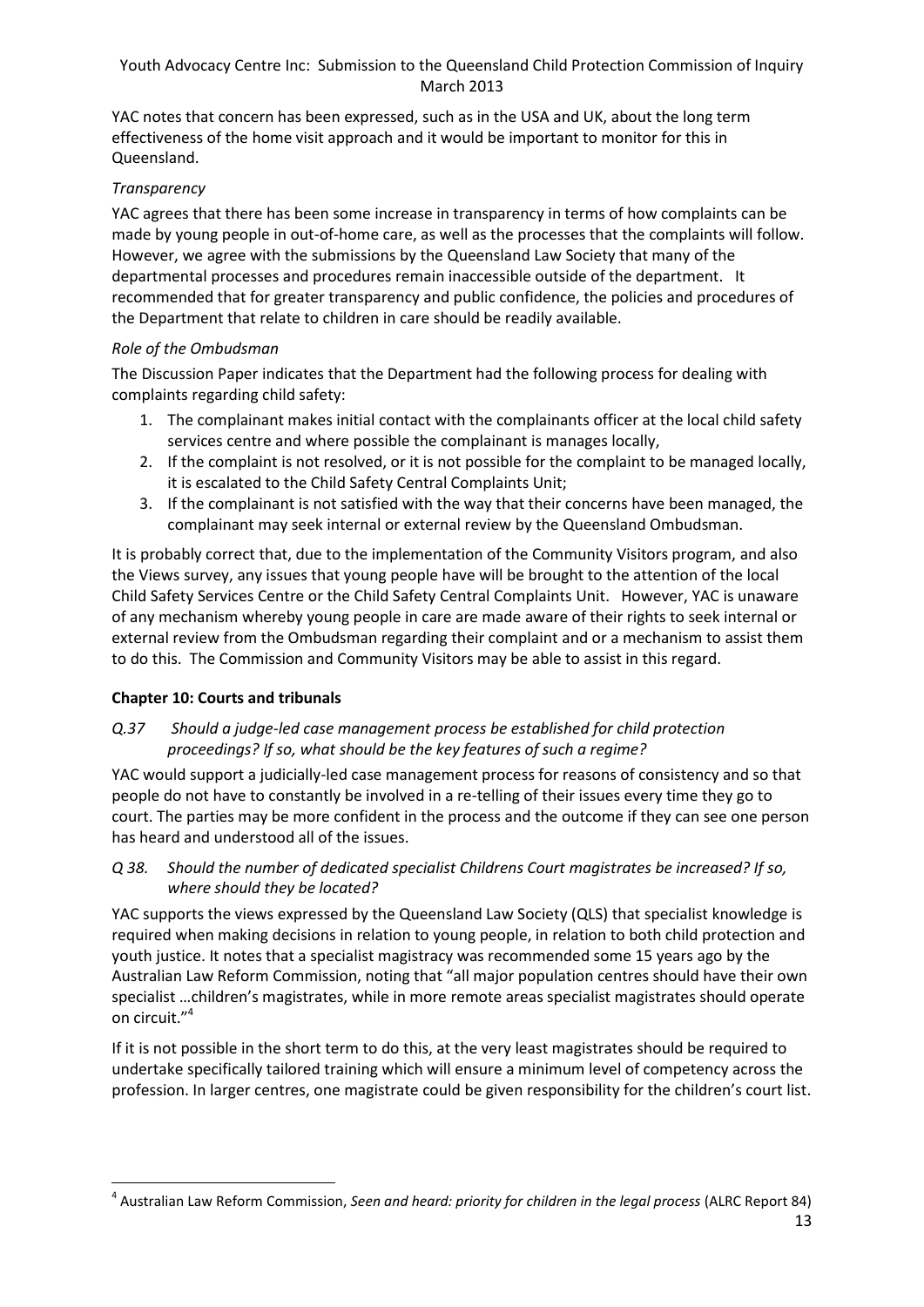*Q. 39 What sort of expert advice should the Childrens Court have access to, and in what kinds of decisions should the court be seeking advice?*

The Magistrate is able to appoint a person with "special knowledge or skill" to assist the court under s 107 of the Child Protection Act. The resources should be available to a Magistrate to do this when she thinks this would be appropriate. The type of expert will depend on the particular circumstances and issues involved in a matter, but is likely to be someone with knowledge of child development, , particular disorders such as Autism Spectrum, a psychologist or psychiatrist, etc. There should be no prescriptive list, bearing in mind that the Act also provides that the court is not bound by the rules of evidence and can inform itself in any way it sees as appropriate (s 105).

*Q. 40 Should certain applications for child protection orders (such as those seeking guardianship or, at the very least, long-term guardianship until a child is 18) be elevated for consideration by a Childrens Court judge or a Justice of the Supreme Court of Queensland?*

YAC agrees that there should be a provision similar to that in the Youth Justice Act s186 which would allow a magistrate on their own volition, or on the motion of a party, to refer to a Children's Court Judge a matter of particular complexity or where there are any concerns about a long term guardianship order.

*Q. 41 What, if any, changes should be made to the family group meeting process to ensure that it is an effective mechanism for encouraging children, young people and families to participate in decision-making?*

Family Group Meetings need to be more child and family friendly with the emphasis on cooperation wherever possible and eliminating an "adversarial" approach. There should be a full and frank exchange of information and views, with the Department being required to bring all relevant material to the discussion. The Department is in a position of power and the power imbalance needs to be ameliorated by ensuring that the meeting is not dominated either by numbers or by process by departmental staff. Information provided should be in plain English and jargon free – as should the resulting case plan so that everyone can understand, participate and be clear about decisions made. Critically, where the child is able to participate and wishes to, the meeting must provide appropriate time and support to allow the child to do so.

# *Q. 42 What, if any, changes should be made to court-ordered conferences to ensure that this is an effective mechanism for discussing possible settlement in child protection litigation?*

Both QLS and LAQ have commented on the lack of clarity and detail around conferences in terms of purpose and conduct and this should be addressed.

Conferences must be facilitated by people with expertise and specialist training in relation to child protection matters. QLS and LAQ have identified that the qualifications for the chair of a conference is somewhat less than required in alternative dispute resolution processes and in light of the complexity and sensitivity of the issues under discussion, this should also be addressed.

The question refers to "settlement". The Act currently does not allow for resolution of matters by consent as such as the court can only make a child protection order once it is satisfied in relation to a number of criteria in accordance with s 59 Child Protection Act, including the threshold issue that *the child is a child in need of protection and the order is appropriate and desirable for the child's protection*. If the chairperson was sufficiently qualified, the Act could provide for a consent order, helping to minimise the adversarial environment, the chair could sign off that all the criteria are met and the court could then simply confirm the order unless the judicial officer has concerns and requires the matter to come back to the court.

As also noted by LAQ and QLS, a proper and timely process for disclosure of documents in a case management system could support the effectiveness of the conference.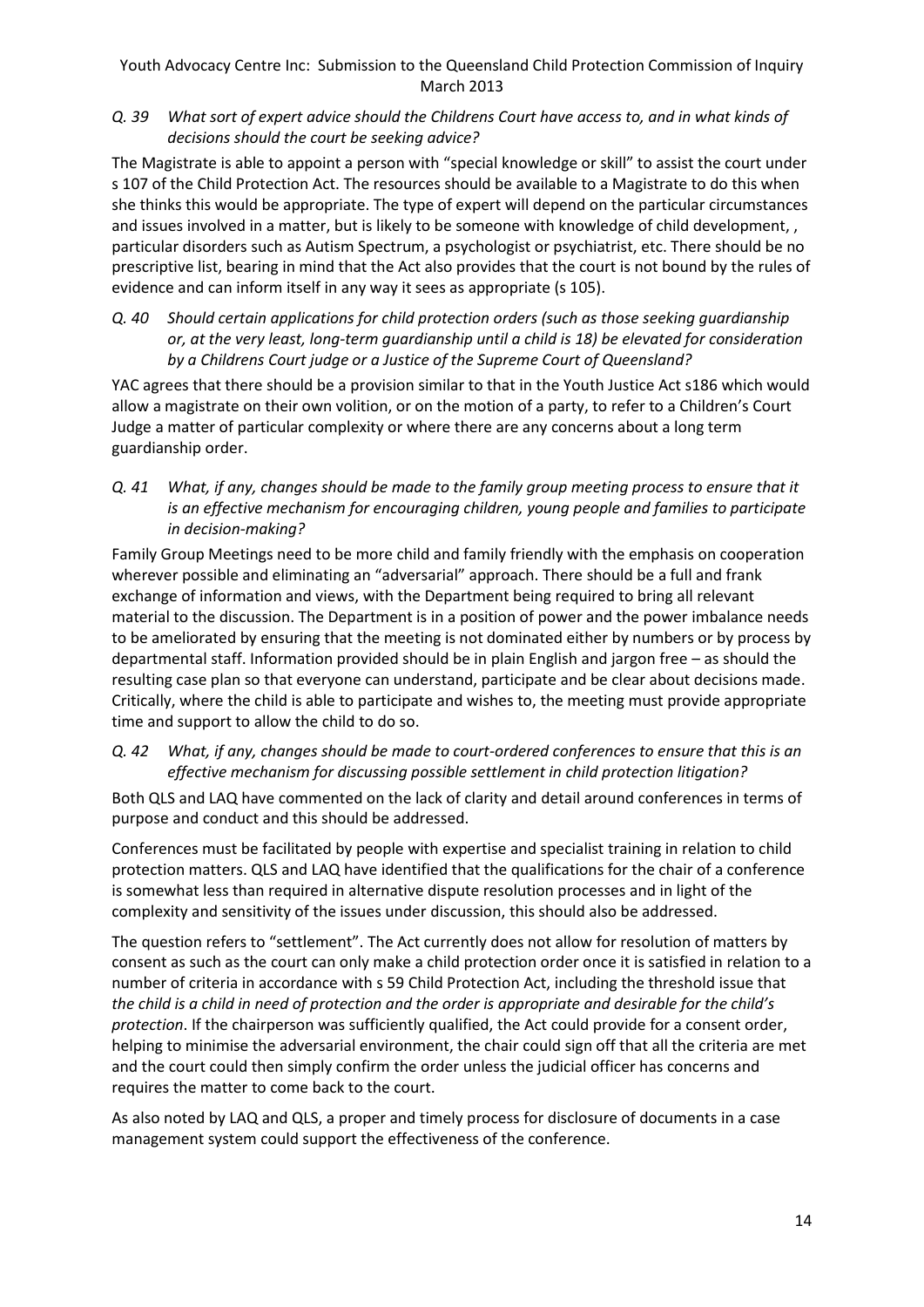*Q. 43 What, if any, changes should be made to the compulsory conference process to ensure that it is an effective dispute resolution process in the Queensland Civil and Administrative Tribunal proceedings?*

QCAT is not a particularly child or family friendly jurisdiction. The Child Protection Act provides that the panel members must have a demonstrated knowledge of and experience in one or more of the fields of administrative review, child care, child protection, child welfare, community services, education, health, indigenous affairs, law, psychology or social work. Since one of the members must be legally qualified, YAC submits that the other member, if only two are sitting, should have child protection, child welfare or social work experience. If there are three, then one of the other two should have this background.

YAC noted its concerns in its previous submission that young people are not receiving appropriate information about their right of review and/or that they find the QCAT process too daunting – hence the very few review applications being brought by young people. We recommended:

- Child Safety Services ensure that young people are advised about decisions and review rights and that these actions are properly recorded;
- When Child Safety Services staff provide this advice, they also provide information to young people about who they can talk to about, and/or get help with an application to review, decisions they are unhappy with.
- *Q. 44 Should the Childrens Court be empowered to deal with review applications about placement and contact instead of the Queensland Civil and Administrative Tribunal, and without reference to the tribunal where there are ongoing proceedings in the Childrens Court to which the review decision relates?*

YAC agrees with the QLS and LAQ submissions that where there are proceedings already on foot in the Childrens Court that it should deal with review applications in relation to placement and contact rather than QCAT.

- *Q. 45 What other changes do you think are needed to improve the effectiveness of the court and tribunal processes in child protection matters?*
	- As noted above, the roles of caseworker and investigator/applicant should be split to provide the therapeutic aspect the best chance of success.
	- Child safety officers are not lawyers yet they are operating within a legal system and process. It would be preferable for the Child Safety agency to have a legal unit which manages the applications and legal documentation and processes. This would align with the point above, be a more appropriate use of staff skills and ensure that the department complies with Model Litigant principles.
	- The Commission should give consideration to the Less Adversarial Trial Model, noting that it would require some adaptation to the child protection jurisdiction but that the concept is sound.
	- The Commission should consider the ability of children and young people themselves to seek a review of a decision under s. 14 (1) Child Protection Act: investigation and assessment or any other action taken by the Department regarding investigation of alleged harm.

# **Chapter 11: Funding for the child protection system**

# *Q. 46 Where in the child protection system can savings or efficiencies be identified?*

In designing the "road map" for the next 10 years for child protection it must be understood that, despite the fiscal constraints being imposed by government, this is not an area where savings will necessarily be found. Where inefficiencies may be identified which may "free up" some monies, this will need to be re-invested back into the system – for example, investing more heavily in the early intervention and prevention space, both at the primary and secondary level. This could include